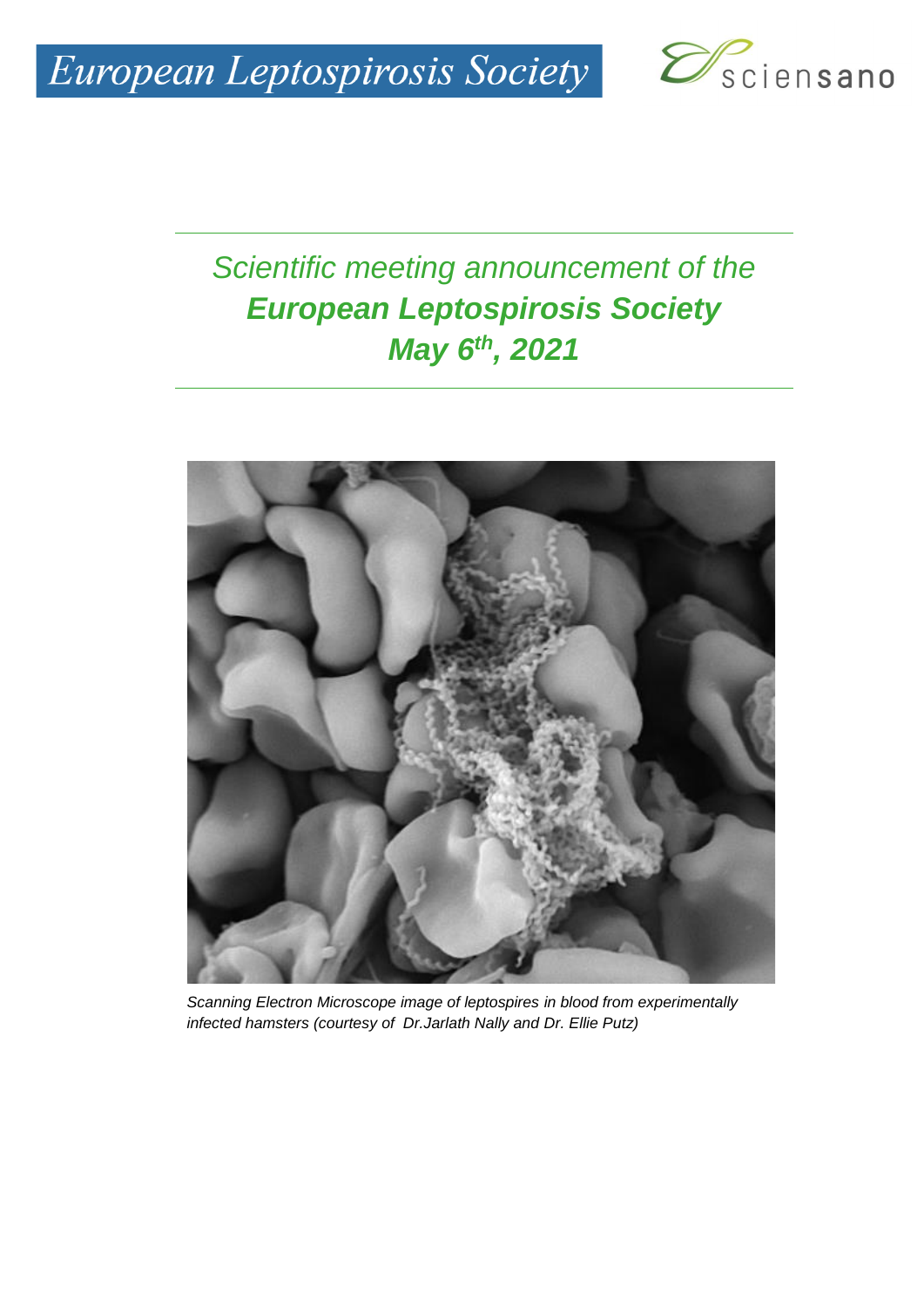

We are happy to announce the online meeting of the European Leptospirosis Society (ELS), May 6<sup>th</sup>, 2021.

Unfortunately, due to developments regarding COVID-19 pandemic, ELS board has decided to postpone the scheduled 4th ELS meeting to 2022. However, in order to keep the network going, we prepared a half-day online meeting that will take place on **May 6th, 2021**.

We hope that the choice of topics and the active participation of eminent international experts will raise the interest of all ELS members, other research scientists, pharma industries and leptospirosis and rodent borne hemorrhagic fevers enthusiasts.

Besides key-speakers, scientific contributions towards this online meeting are welcome from highly motivated students and/or scientists in the form of poster (video) presentations.

We truly believe this ELS online meeting to be a great opportunity to keep the network going and we wish for your enthusiastic participation and contribution.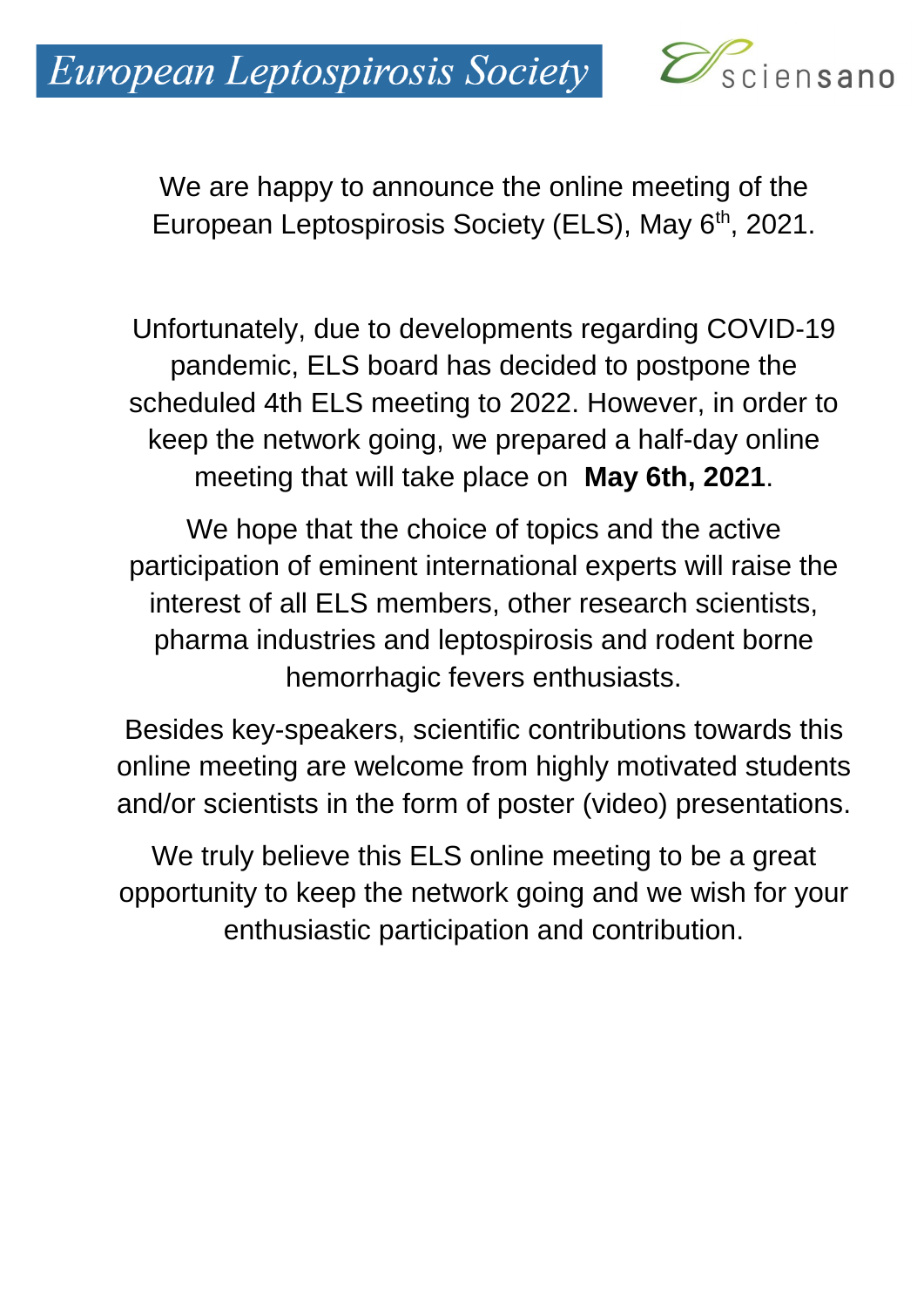# European Leptospirosis Society Desciensano



### **PROGRAMME OF THE WEBINAR ON LEPTOSPIROSIS AND OTHER RODENT BORNE HAEMORRHAGIC FEVERS**

**DATE :** 06 May 2021, Central European Time

| <b>Time</b>                                                               | <b>Topic</b>                                                                                                                                                                                                                      |  |
|---------------------------------------------------------------------------|-----------------------------------------------------------------------------------------------------------------------------------------------------------------------------------------------------------------------------------|--|
|                                                                           | Moderator: Marcella Mori, Sciensano, Brussels, BELGIUM                                                                                                                                                                            |  |
|                                                                           | Welcome note and symposium introduction                                                                                                                                                                                           |  |
| 13:00-13:10                                                               | Christian Leonard, General Manager, Sciensano, Brussels, BELGIUM                                                                                                                                                                  |  |
|                                                                           | Session Chair: Josipa Habus, University of Zagreb, Croatia                                                                                                                                                                        |  |
| 13:10-13:30                                                               | Keynote - Mathieu Picardeau, Unit Biology of Spirochetes, Institut Pasteur, Paris,<br><b>FRANCE</b>                                                                                                                               |  |
|                                                                           | Taxonomy, ecology and pathogenesis of the genus Leptospira revisited by genomics.                                                                                                                                                 |  |
| 13:30-13:50                                                               | Keynote - Marga Goris, Department of Medical Microbiology, OIE and National<br>Collaborating Centre for Reference and Research on Leptospirosis, Amsterdam<br>University Medical Center, University of Amsterdam, Amsterdam, THE  |  |
|                                                                           | <b>NETHERLANDS</b><br>Leptospirosis in humans: diagnosis of acute febrile illnesses during the COVID-19<br>pandemic.                                                                                                              |  |
| 13:50-14:00                                                               | Erjona Abazaj, Laboratory of Parasitology, Department of Epidemiology and<br>Infectious Diseases Control, Institute of Public Health, Tirana, ALBANIA<br>Leptospirosis in Albania.                                                |  |
| 14:00-14:15                                                               | Questions/Discussion and practical info about posters running                                                                                                                                                                     |  |
| 15 min Pause (6 * 1 min running on of poster presentations from students) |                                                                                                                                                                                                                                   |  |
|                                                                           | Session Chair: Marcella Mori, Sciensano, Belgium                                                                                                                                                                                  |  |
| 14:30-14:50                                                               | Keynote - Walter Lilenbaum, Veterinary Bacteriology Lab, Universidade Federal<br>Fluminense, Rio de Janeiro, Brazil                                                                                                               |  |
|                                                                           | Genital bovine leptospirosis: A new look for an old disease.                                                                                                                                                                      |  |
| 14:50-15:00                                                               | Giovanni Cilia, Department of Veterinary Science, University of Pisa, Pisa, ITALY<br>Insight into Leptospira infection in wild boar (Sus scrofa).                                                                                 |  |
| 15:00-15:10                                                               | Jiri Pikula, Department of Ecology and Diseases of Zoo Animals, Game, Fish and<br>Bees, University of Veterinary and Pharmaceutical Sciences Brno, Brno, CZECH<br>Republic<br>Urinary shedding of leptospires in Palearctic bats. |  |
| 15:10-15:20                                                               | Lara Urban, Department of Anatomy, University of Otago, Dunedin, New Zealand<br>Freshwater monitoring by nanopore sequencing.                                                                                                     |  |
| 15:20-15:35                                                               | Questions/Discussion and practical info about posters running                                                                                                                                                                     |  |
| 15 min Pause (6 * 1 min running on of poster presentations from students) |                                                                                                                                                                                                                                   |  |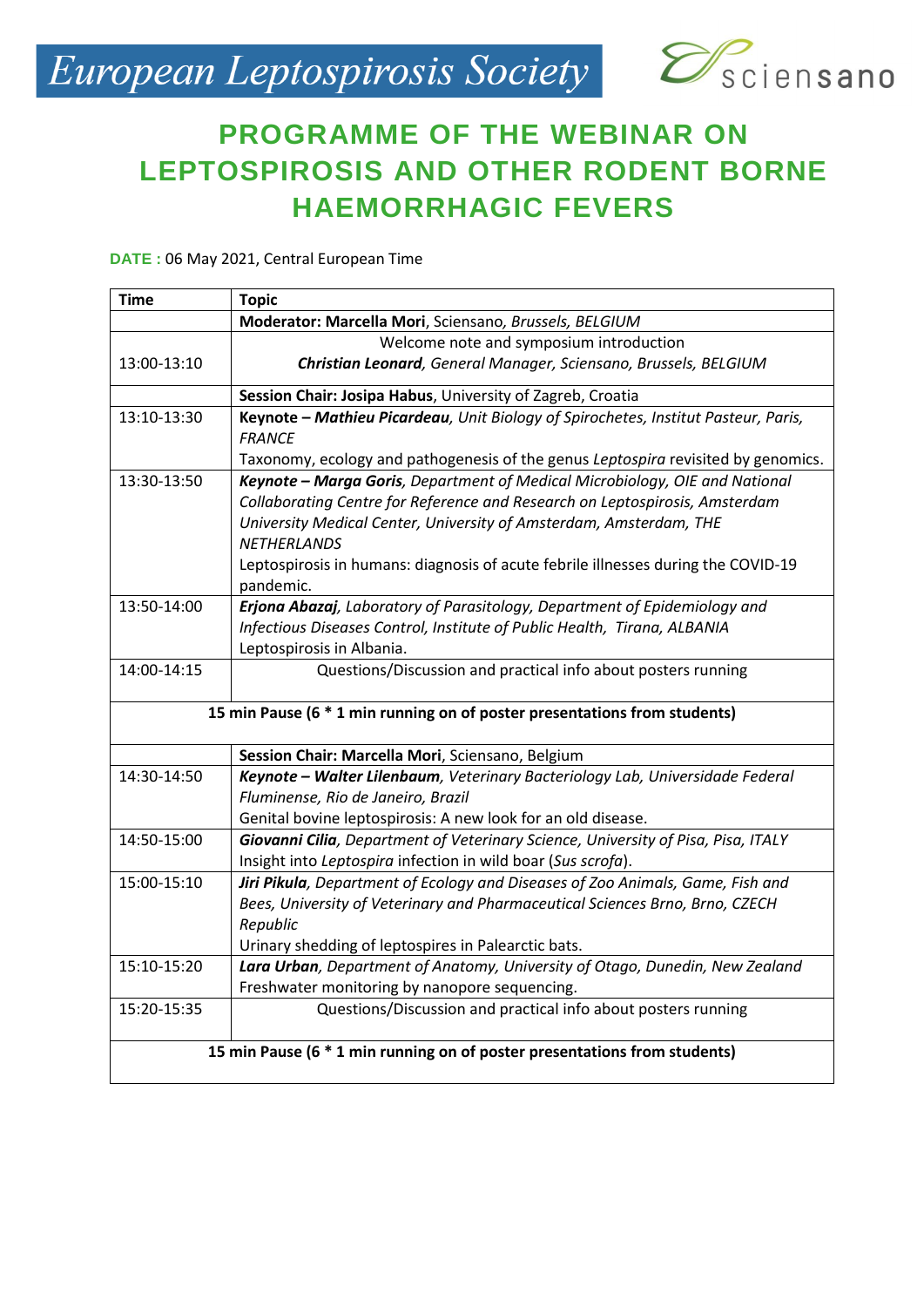

|             | Session Chair: Jarlath Nally, National Animal Disease Center, USA                      |
|-------------|----------------------------------------------------------------------------------------|
| 15:50-16:10 | Keynote - Barry Rockx, Dept. of Viroscience, Erasmus MC, Rotterdam, THE                |
|             | <b>NETHERLANDS</b>                                                                     |
|             | Models for studying rodent borne orthohantaviruses.                                    |
| 16:10-16:20 | Luis Fernandes, Infectious Bacterial Diseases Research Unit, National Animal Disease   |
|             | Center, Agricultural Research Service, United States Department of Agriculture,        |
|             | Ames, IA, USA                                                                          |
|             | Laboratório de Desenvolvimento de Vacinas, Instituto Butantan, Sao Paulo, SP,          |
|             | <b>BRAZIL</b>                                                                          |
|             | Gene silencing in pathogenic Leptospira by CRISPR-interference.                        |
| 16:20-16:30 | <b>Elsio Wunder</b> , Department of Epidemiology of Microbial Diseases, Yale School of |
|             | Public Health, New Haven, USA                                                          |
|             | A live attenuated-vaccine model confers cross-protective immunity against different    |
|             | species of the Leptospira genus.                                                       |
| 16:30-16:45 | Questions/Discussion and final word                                                    |
|             |                                                                                        |

Depending the possibilities from speakers, the presentations will be available as pdf file after the meeting on the website of the European Leptospirosis Society [www.euroleptosociety.org.](http://www.euroleptosociety.org/)

**OFFICIAL LANGUAGE :** The official language will be English.

**REGISTRATION (mandatory to receive the link to access the meeting)** : please complete the survey : <https://surveys.sciensano.be/index.php/586232?lang=en>

- Before April 16<sup>th</sup> 2021, 12.00 h AM : if you want to submit an abstract and to participate to the meeting;
- Before May  $1^{st}$  2021 if you want to participate to the meeting.

#### **SCIENTIFIC COMMITTEE (IN ALPHABETICAL ORDER):**

**GORIS Marga**, Department of Medical Microbiology, OIE and National Collaborating Centre for Reference and Research on Leptospirosis, Amsterdam University Medical Center, University of Amsterdam, Amsterdam, THE NETHERLANDS

**HABUS Josipa**, Department of Microbiology and Infectious diseases with Clinic, Faculty of Veterinary Medicine, University of Zagreb, CROATIA

**KLEIN Frédéric**, Federal Agency for Medicines and Health Products, BELGIUM

**LERNOUT Tinne**, Epidemiology and public Health, Sciensano, BELGIUM

**MORI Marcella**, Bacterial zoonoses of animals, Veterinary bacteriology, Sciensano, BELGIUM